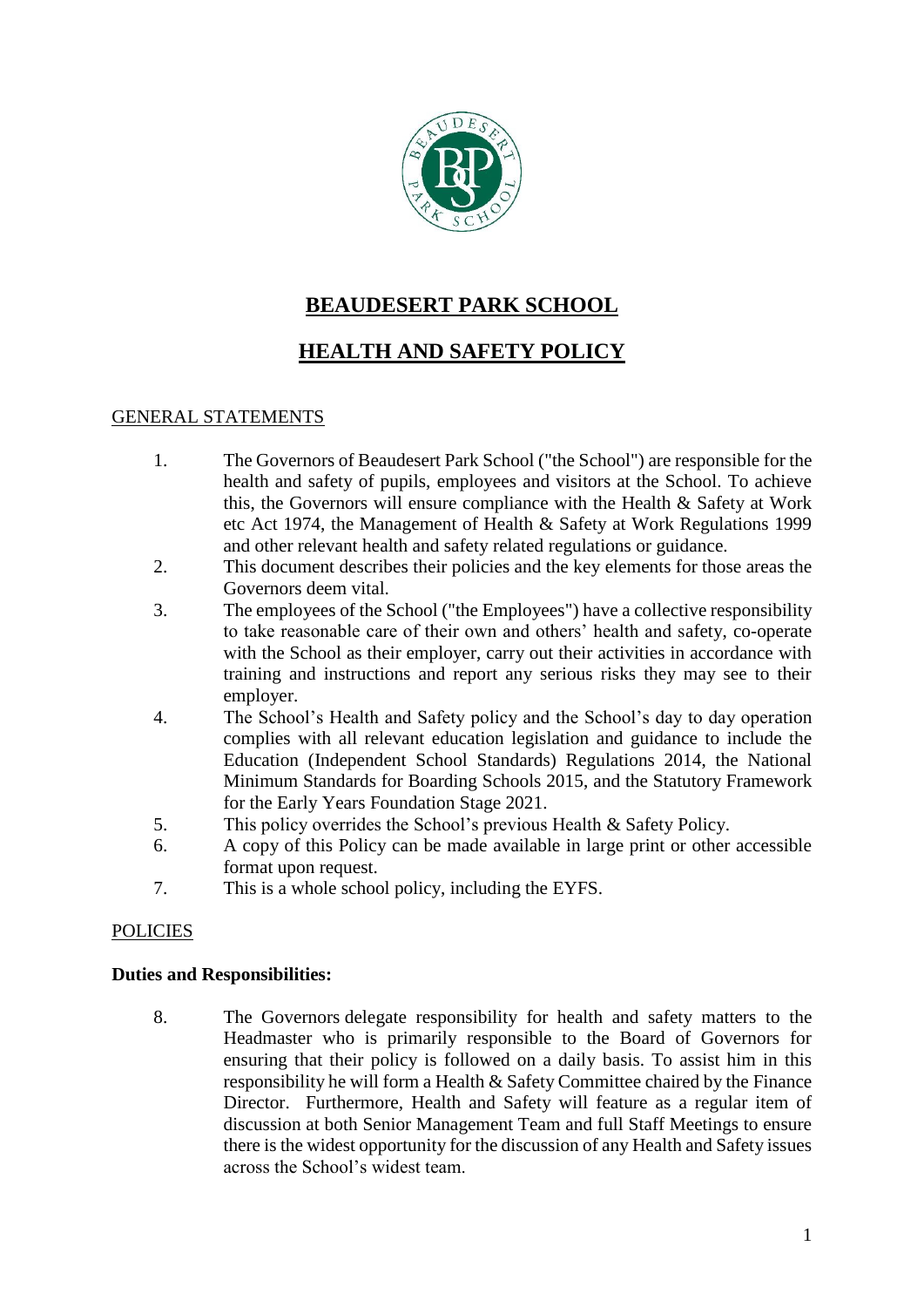- 9. The Finance Director will implement and administer the Governors' policy, on the Headmaster's behalf, on a daily basis.
- 10. The Health & Safety Committee will meet at regular intervals and will consist of representatives from all functional areas of the School. The exact representative from each area will be jointly nominated by the Headmaster and the Finance Director. The Committee will monitor and audit the School's Health & Safety Policy, procedures and environment to ensure that the health or safety of personnel is not adversely affected.
- 11. All pupils and visitors must:
	- a. co-operate with the School on health and safety matters and in particular follow the instructions of Employees in the event of an emergency;
	- b. take reasonable care for their own health and safety and that of others at the School;
	- c. observe standards of dress consistent with safety and / or hygiene;
	- d. use and not wilfully misuse, neglect or interfere with anything provided to safeguard their health and safety;
	- e. report all health and safety concerns to a member of staff.

# **Risk Assessment:**

- 12. The School will undertake an examination of its activities to identify hazards (anything with the potential to cause harm to persons or property) and measure and evaluate risks (the likelihood of harm caused by the hazards) to Employees, pupils and others who may be affected by the School's operation. This will be undertaken by the conduct of appropriate risk assessments which should identify, prioritise and implement control measures necessary to reduce the risk to the level required by law.
- 13. Risk assessments are the overall responsibility of the Headmaster and Finance Director who will delegate their completion to appropriate Employees.
- 14. Specific risk assessments will also be undertaken to deal with matters including personal protective equipment, display screen equipment, manual handling operations, substances hazardous to health, noise at work, lead at work, asbestos at work, ionising radiation and fire safety.
- 15. Specific risk assessments will also be conducted for use in high risk areas, such as gymnasia, working with machinery, laboratories and workshops.
- 16. Particular risk assessments will be conducted for new and / or expectant mothers, Employees aged under 18 and lone workers.

#### **Consultation with Employees and Pupils:**

- 17. The School will consult with Employees either directly or through their representative(s) in good time on issues such as the introduction of measures which may affect their health and safety, the appointment of a competent person, and information provision and training on health and safety.
- 18. Employees and / or their representatives will be provided with sufficient information to enable them to participate fully in the consultation process.
- 19. The School will also consult with pupils on relevant matters, where appropriate.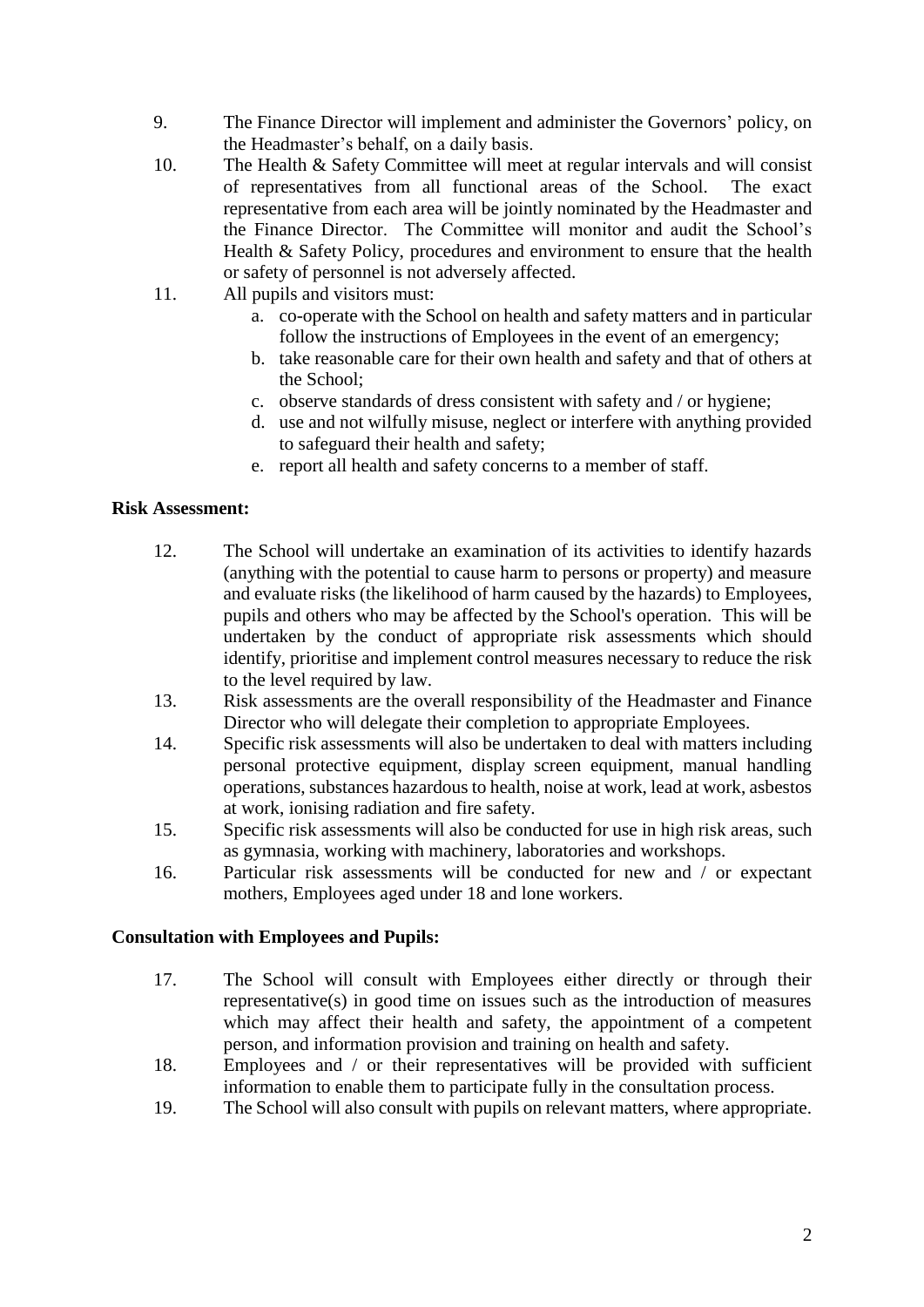## **Information, Instruction and Supervision:**

- 20. The Health and Safety Law poster is displayed in the ground floor corridor of the School's main building at the bottom of the stairs to the Matron's area.
- 21. Further notices relating to first aid and fire safety will be displayed as appropriate.
- 22. The School displays signage to show where the Automated External Defibrillators are located.
- 23. The School displays a certificate of employers' liability insurance in the Bursary.
- 24. Health and safety advice is available from, in the first instance, the immediate superiors of the individuals seeking the advice, or the Headmaster or the Finance Director.
- 25. Supervision of young workers/trainees will be arranged, undertaken and monitored by the immediate superiors of the individuals concerned.

# **Health & Safety Training and Records:**

- 26. All Employees will be provided with adequate information on risks to their health and safety at work, preventative and protective measures to control those risks, emergency procedures, and their general health and safety duties.
- 27. All Employees will be given health and safety induction training when they start work, which covers these issues and health and safety basics such as first aid and evacuation procedures.
- 28. The School will also ensure that all Employees receive job specific health and safety training, as appropriate.
- 29. The School will provide further training if risks change and refresher training when skills are not frequently used.
- 30. Training records are kept on the individual's confidential file.

# **Activities and Trips:**

31. The School has a separate Educational Visits Policy which must be followed on all visits.

#### **Works Services, Maintenance and Repairs:**

- 32. The Estates Manager is responsible to the Headmaster, through the Finance Director, for all 'in-house' works services, repairs and maintenance and carrying them out in accordance with Health & Safety legislation.
- 33. He is to ensure that all equipment, machinery, chemicals and tools operated and used by his staff are properly maintained, serviced and inspected as required.
- 34. He is to ensure that personnel are properly equipped, trained and have the correct personal protective equipment (PPE) for the maintenance tasks they are required to perform.
- 35. The Estates Manager is a member of the Health & Safety Committee.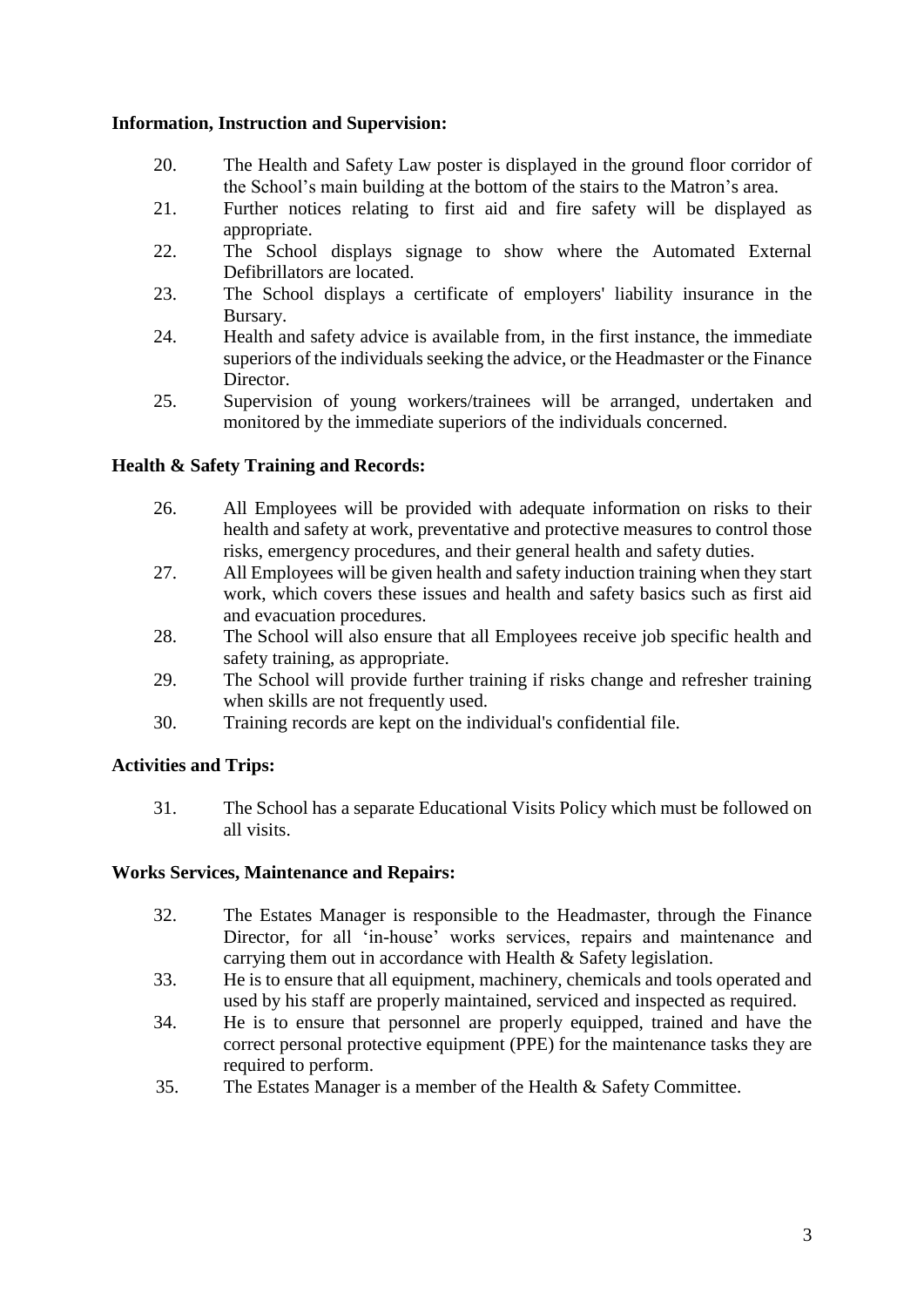## **Grounds and Gardens:**

- 36. The Grounds Staff, through the Estates Manager and Finance Director, are responsible to the Headmaster, for ensuring that all grounds and gardens are maintained in a safe condition.
- 37. The Estates Manager is to ensure that Grounds Staff keep all their equipment, machinery, chemicals and tools they use properly maintained, serviced and inspected as required.
- 38. The Estates Manager is to ensure that all Grounds Staff are properly equipped, trained and have the correct PPE for the tasks they are required to do.

## **School Security:**

- 39. All reasonable and practical measures are taken to ensure the safety of Employees and pupils and the protection of School property from theft, malicious damage and intruders.
- 40. The School has a policy of restricting access to the School premises to members of the public in order to ensure the safety and security of Employees, pupils and other visitors to the School premises and takes all reasonable measures to deter unauthorised public access to the premises.
- 41. The School will take appropriate steps to ensure that there are adequate security arrangements for the School premises (which includes the School buildings and grounds) by ensuring that:
	- a. there are sufficient security arrangements in place to protect the security of the premises and persons on it, including in the use of isolated areas;
	- b. security assessments are conducted and reviewed regularly;
	- c. all Employees and pupils are trained about the existence and operation of the School's security arrangements and that staff training is updated as required;
	- d. visitors to the premises are appropriately identified;
	- e. there are adequate supervision arrangements in place;
	- f. all security breaches or incidents are reported;
	- g. security measures do not compromise or intrude on the reasonable privacy of employees and pupils.
- 42. The School will not accept responsibility for the theft of personal belongings nor damage to personal belongings except by the School's negligence.

#### **Visitors:**

43. All visitors to the School, other than parents of current pupils, parents of children from other schools who are visiting the School to watch sports fixtures, and prospective parents, will be recorded (signed in by name) and issued with a visitor's pass and lanyard by the Reception Office staff. Current parents access different parts of the School for a variety of reasons, including to drop off pupils in the morning, pick up in the afternoons and watch sports fixtures. Current parents are required to register with the Reception Office staff if they need to visit the School for any other reason. Prospective parents are always escorted by an employee of the School, who will be responsible for them during their visit to the School.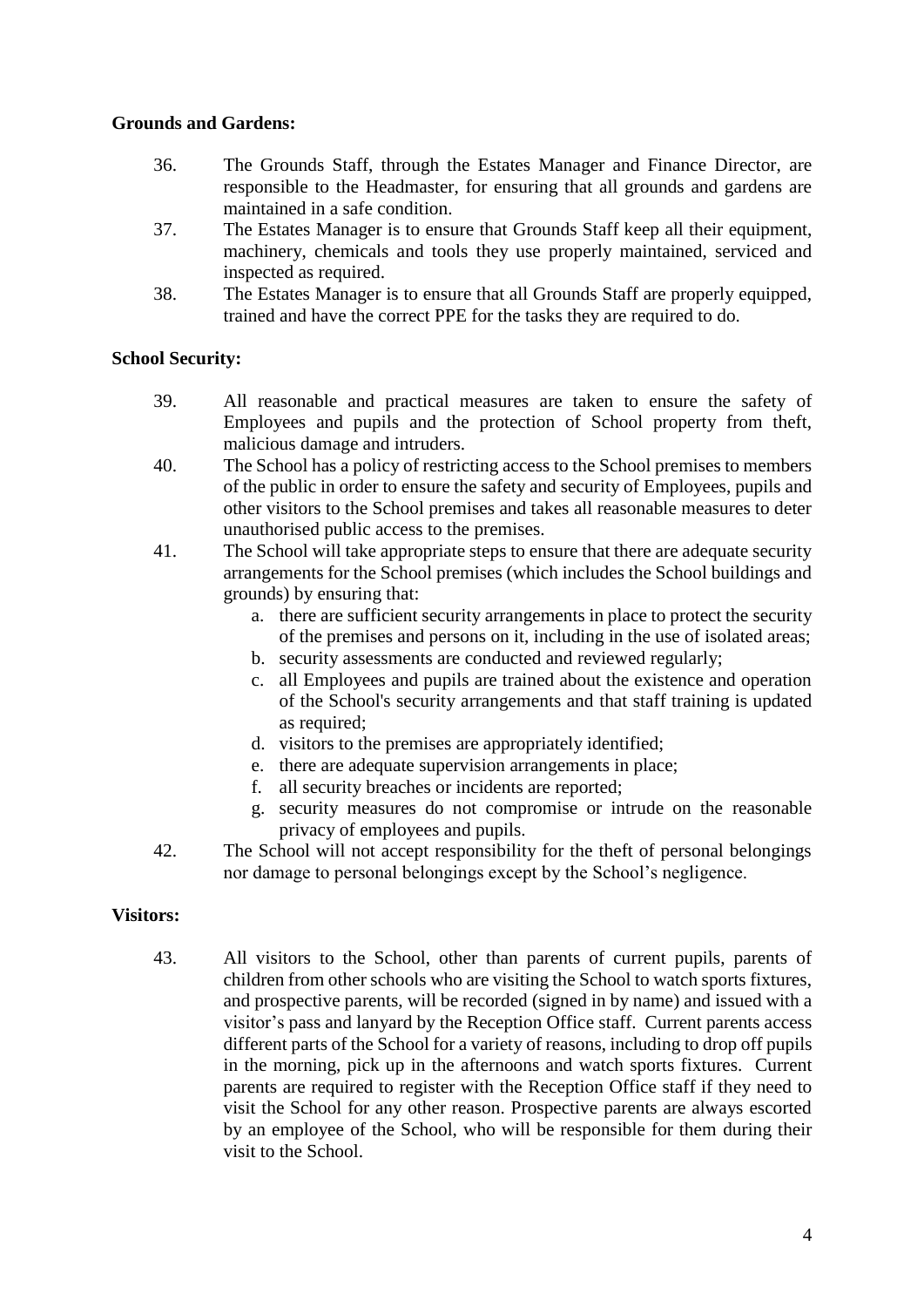- 44. All other visitors and other users of the School premises (to include hirers, contractors, delivery people and inspectors) must:
	- a. observe the rules of the School;
	- b. ensure that they are familiar with the School's fire and emergency evacuation procedures. In the event of the fire alarm sounding, they should proceed to the nearest assembly point.
- 45. Employees are expected to challenge any strangers without lanyards and ensure that all external keypad doors are kept secured; they should encourage pupils to secure external keypad doors.

## **Facility Hire by outside Agencies:**

46. Agencies or companies that hire the School facilities will be required to comply with the School's Health and Safety policy and will be asked to provide copies of any of their appertaining documentation, such as insurance certificates and/or their own risk assessments, as deemed necessary.

## **Contractors and On-Site Construction**

- 47. The Finance Director is responsible for ensuring that contractors satisfy and meet relevant Health and Safety standards and construction legislation.
- 48. Contractors will be selected and managed in accordance with *Using contractors: A brief guide* (Health and Safety Executive (HSE), March 2013) and, where appropriate, in accordance with the Construction (Design and Management) Regulations 2015.
- 49. All contractors who work at the School are required to comply fully with the provisions of the School's policy on the use of contractors.
- 50. Contractors must also ensure safe working practices by all of their employees under the provisions of the Health and Safety at Work etc Act 1974 and must pay due regard to the safety of all persons using the School premises.
- 51. The School will ensure that all contractors are fully briefed on the safety aspects of the job in question and that they are satisfactorily supervised.

#### **Protection from Violence and Harassment:**

- 52. The School will not tolerate any act of violence or harassment in which an Employee or pupil or any other person on the School site is abused, threatened or assaulted, or placed in fear for their own safety.
- 53. In the event of an act of violence, harassment or serious security breach incident, those affected should take immediate steps to safeguard themselves and others affected and contact the Designated Safeguarding Lead, the Headmaster or Finance Director and / or the Police as appropriate.
- 54. Violence or harassment by Employees will constitute gross misconduct and will be dealt with under the School's disciplinary procedure.
- 55. Violence or harassment by pupils is likely to be treated as a serious disciplinary offence which may warrant suspension, required removal or exclusion.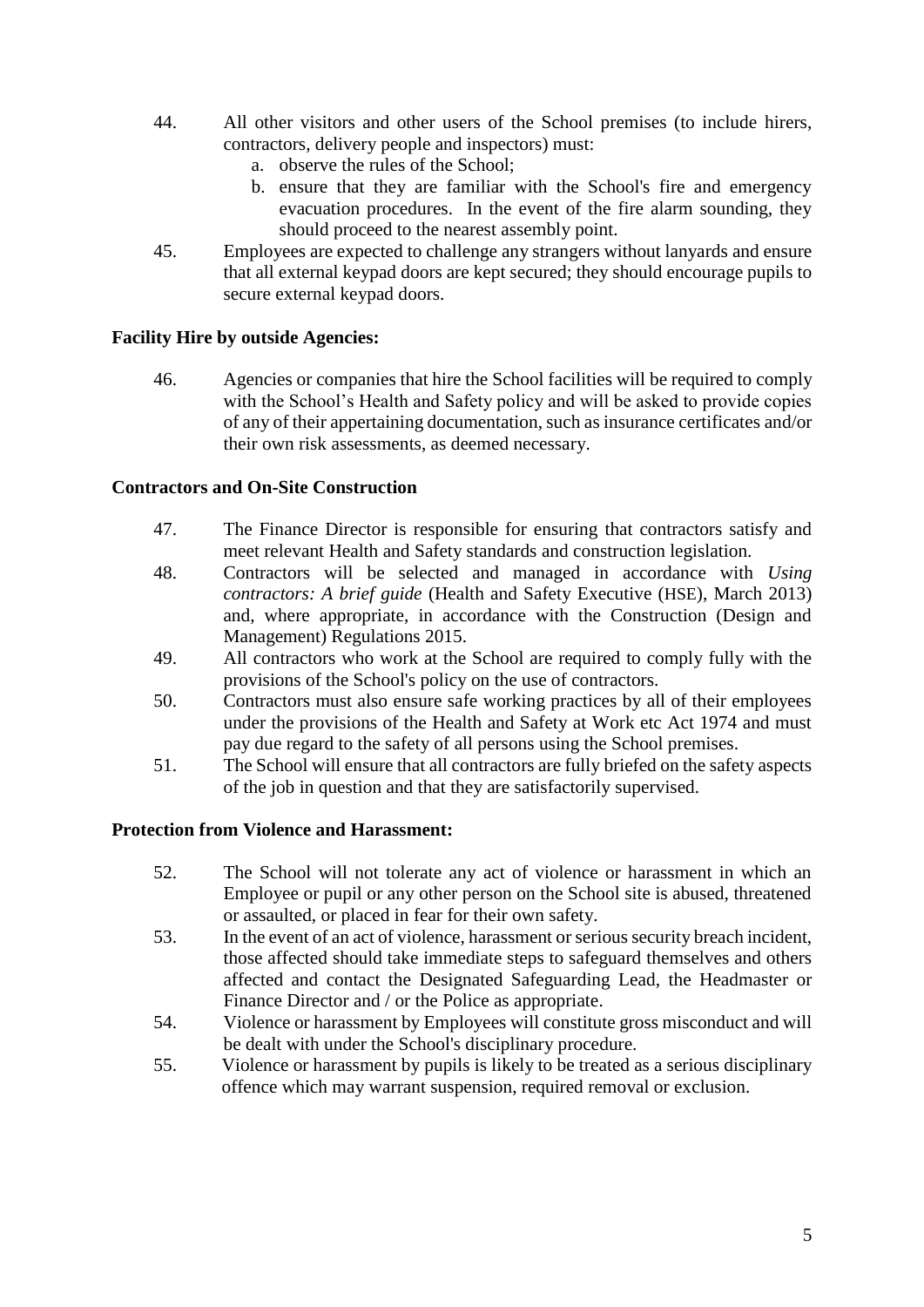# **Lone Workers:**

- 56. The School understands the additional hazards to Employee's safety presented by lone working (defined for the purpose of this policy as Employees working by themselves in situations where there is no close or direct contact with other School Employees).
- 57. Work activities involving lone workers will be the subject of a separate risk assessment.
- 58. The School will consider the additional hazards posed by lone working and introduce adequate control measures in response.

# **First aid and Occupational Health:**

- 59. The School has a separate policy on First Aid and Medical Health.
- 60. The School will ensure that there are adequate numbers of appropriately qualified first aiders / appointed persons on the School premises and on School arranged trips and visits at all times.
- 61. The School will undertake a risk assessment to determine the level of equipment, facilities and personnel necessary to enable first aid to be rendered to a casualty. The School's risk assessment will also identify where specialist health surveillance is needed.
- 62. The School's Nurses are responsible to the Headmaster for ensuring that the School follows all legislation and guidelines relating to first aid and medical matters, including arranging for training and re-training of Employees as appropriate.
- 63. All Employees are to follow the directive and procedures relating to first aid when conducting 'off-site' activities.
- 64. The duty Nurse is responsible for organising the administering of all medicines and drugs and ensuring proper procedures are in place for their dispensation and security.
- 65. The duty Nurse is a member of the Health and Safety Committee.
- 66. The School will take reasonable care to ensure that the health of their Employees is not placed at risk. In doing so, the School will consider the risk of their Employees suffering from stress through, for example, hours worked, the allocation and organisation of work, the way people deal with each other and the demands placed on Employees.
- 67. All Employees are encouraged to discuss with the Headmaster or Finance Director, as appropriate, at any time their workload, duties or any issues and concerns they may have about their health at the earliest opportunity.
- 68. All Employees who use a computer at their place of work for a significant amount of their working day may, at the School's expense and on the production of a valid receipt, have their eyes tested annually.
- 69. The School will take all reasonable steps to ensure the health and safety of users of VDUs and display screen equipment in accordance with their duties under the Health and Safety (Display Screen Equipment) Regulations 1992 as amended by the Health and Safety (Miscellaneous Amendments) Regulations 2002.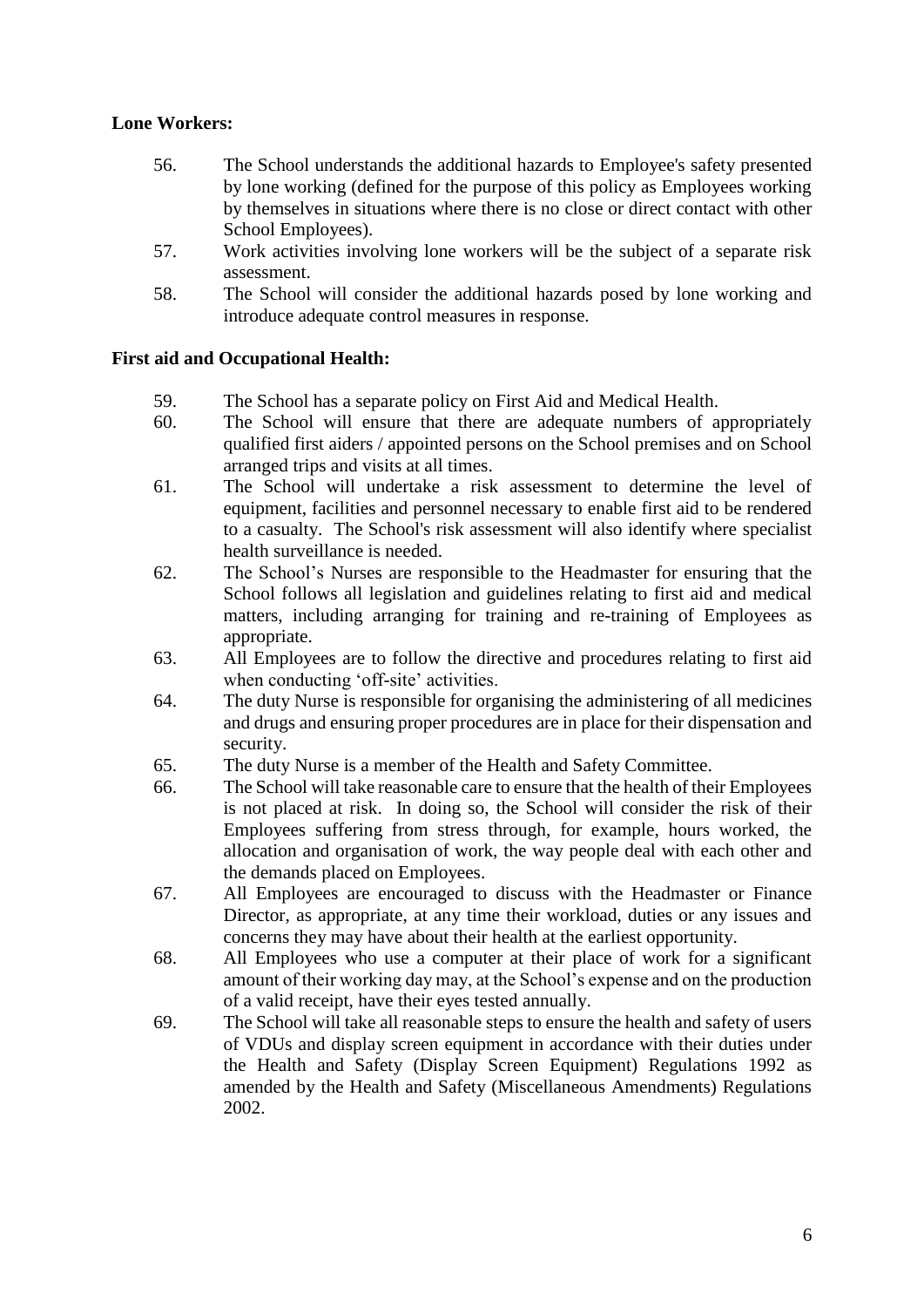## **Workplace safety for Employees, Pupils, Visitors and Contractors:**

- 70. The School will ensure that the School premises are safe and in good repair and are kept free of reasonably avoidable safety hazards.
- 71. The School will take all reasonable steps to ensure that the School premises are maintained in such a way (to include ensuring that all traffic routes are of suitable construction, free from defects and obstructions and are adequately lit) to reduce the risk of slips and trips to Employees, pupils and other uses of School premises and that it complies with its obligations under the Workplace (Health, Safety and Welfare) Regulations 1992.
- 72. The Estates Manager will arrange for regular surveys of the School premises and the maintenance and repair of School buildings.
- 73. All new Employees will have this document brought to their attention as part of their induction. The Finance Director is to ensure that all new Employees are familiarised with those areas of the School that pose a risk.
- 74. The Finance Director is responsible to the Headmaster for ensuring that maintenance and repairs to buildings, fixtures and fittings are carried out to a standard that satisfies Health & Safety Regulations.
- 75. The School will promote effective infection control by following guidelines and ensuring that the School premises are kept clean and tidy.
- 76. The School will ensure that access to high risk areas, including laboratories, workshops, swimming pools and gymnasia is appropriately controlled and restricted.
- 77. Employees have a responsibility to report any item of equipment, part, or area of the School that they regard as being hazardous and requiring repair and for ensuring that such equipment or area of the School is immediately taken out of use until it has been made safe.
- 78. Employees have an obligation to use School equipment correctly, safely and for the purpose it was intended. They are not to make any alterations or additions nor are they to overload or misuse equipment belonging to the School.
- 79. All purchases of equipment and supplies will be made by the Bursary and installed and tested to ensure that all safety standards are met.
- 80. The School's catering arrangements have been outsourced to Chartwells, a subsidiary of Compass Group, and their employees are equally governed by the School's Health & Safety Policy.
- 81. It is the responsibility of the Chartwells' Unit Manager to ensure that the contract caterers comply with all legislation as it pertains to food hygiene and preparation.
- 82. The Chartwells' Unit Manager is a member of the Health and Safety Committee.
- 83. The School seeks to avoid the need for manual handling (defined for the purpose of this Policy as the transporting of loads by hand or using bodily force) wherever possible.
- 84. Where manual handling cannot be avoided, the School will seek to reduce the risks related to manual handling by providing training and guidance in manual handling techniques in accordance with the Manual Handling Operations Regulations 1992 (as amended).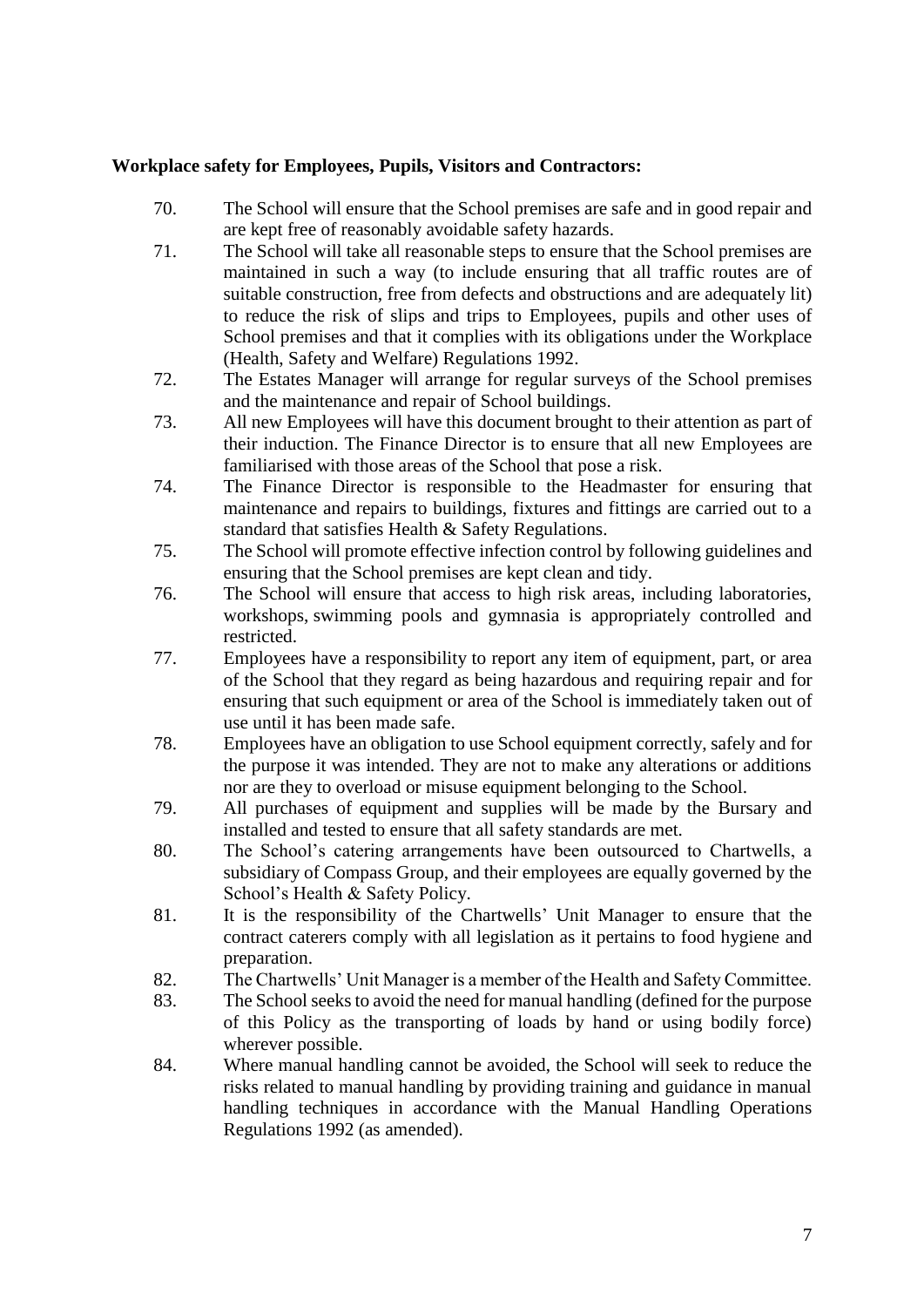## **Swimming Pools:**

85. The Finance Director will ensure so far as is reasonably possible that all legislation and guidance concerning health and safety in swimming pools is followed rigorously. Employees involved in supervising the use of the swimming pool are required to make themselves aware of the requirements of the Swimming Pool Normal Operating Procedures and Emergency Action Plan.

#### **Control of Hazardous Substances:**

- 86. The School will have appropriate procedures in place to ensure that exposure to hazardous substances is minimised. In order to do so, the School will assess the risks from all substances hazardous to health under the Control of Substances Hazardous to Health Regulations 2002 (COSHH) and prevent, reduce or control exposure of Employees to these hazards by the institution of proper controls and protective equipment.
- 87. All Employees, visitors and pupils will be advised of hazardous materials to be used by them and any policies relating to their use (including emergency procedures to deal with accidents / incidents) and will be given suitable information, instruction and training in their safe use, storage and handling.
- 88. The Head of Science is responsible to the Headmaster for advising on all regulations relating to COSHH in the Science Laboratories.
- 89. The Chartwells' Unit Manager is responsible to the Finance Director for all matters relating to cleaning materials in use in the Catering and Cleaning Departments.
- 90. The Estates Manager is responsible to the Finance Director for all matters relating to the use of the chemicals that are used to support the operation and cleanliness of the swimming pools.
- 91. COSHH assessments will be reviewed by the relevant Employee on a regular basis or when the work activity changes, whichever is soonest.
- 92. All Employees will ensure that hazardous substances are locked away after use.

#### **Asbestos:**

- 93. The School recognises that all types of asbestos are dangerous and will manage the risks presented by asbestos containing materials (ACM) or presumed ACMs on the School premises by complying with the Control of Asbestos Regulations 2012 and in particular by:
	- a. preparing and keeping up to date a register of the location and condition of ACM or presumed ACM;
	- b. carrying out a written assessment of the risks presented by ACM and presumed ACM;
	- c. preparing and implementing a written plan of action for managing the risks posed by ACM or presumed ACMs known as an Asbestos Management Plan;
	- d. regular inspections, reviews and / or monitoring of ACM or presumed ACM, as appropriate;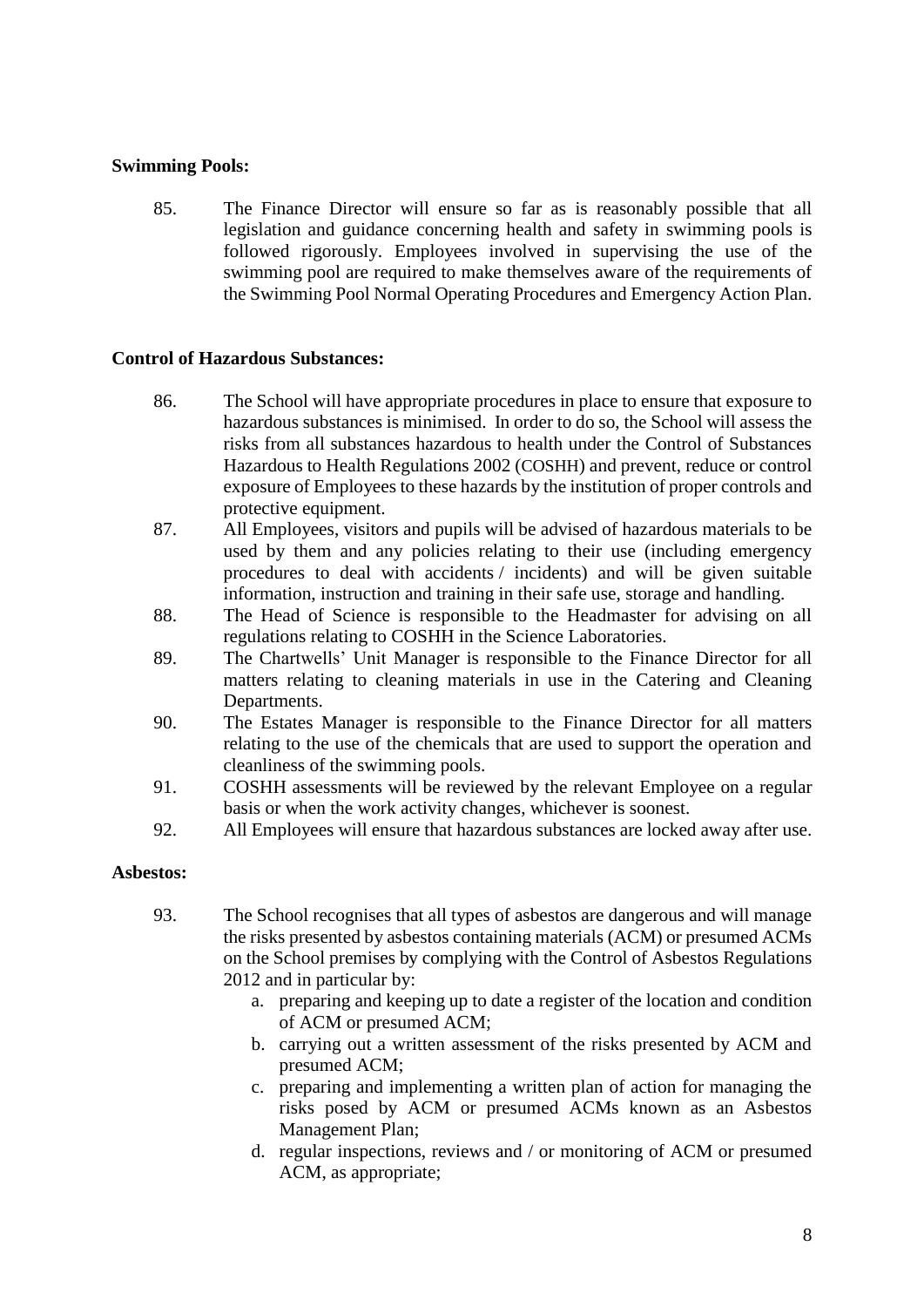- e. ensuring that information about the location and condition of ACM or presumed ACM is passed on to anyone who is likely to disturb it and to the emergency services in the event of an emergency.
- f. ensuring that ACM or presumed ACM is not disturbed unless prior agreement has been given by the Estates Manager or Finance Director and there are appropriate control measures in place to ensure that Employees, pupils or any other users of the School premises are not exposed to asbestos;
- g. ensuring that only authorised Employees and / or fully licensed contractors are permitted to carry out any work in relation to ACM or presumed ACM.
- 94. If anyone disturbs or suspects that they have disturbed ACM they should:
	- a. not disturb it further under any circumstances;
	- b. ensure that access to the affected area is restricted;
	- c. immediately report it to the Estates Manager or Finance Director who will take appropriate action.

## **Maintenance of Appliances:**

- 95. The Estates Manager will ensure that appliances, including catering appliances, are serviced, maintained and tested in accordance with up to date legislation and are operated by qualified and competent individuals.
- 96. The Estates Manager will ensure that all equipment and systems including mains and portable electrical equipment, gas appliances, local exhaust ventilation, pressure systems, lifting equipment and glazing, used at or by the School are well maintained, inspected and tested regularly by a competent and appropriately qualified person who has been authorised by the School and that records of inspection, maintenance and testing are retained.

# **Vehicle Safety:**

- 97. The School will ensure that there is adequate segregation of pedestrians and vehicular traffic on the School site.
- 98. The Estates Manager is to ensure that all the School's vehicles are serviced, maintained and tested in accordance with Government legislation and that they are properly taxed, licensed and insured, that the correct operators' licences and /or permits are in place for their use (where required) and that the vehicles are kept in a clean and roadworthy condition.
- 99. Employees are to ensure that they are familiar with the necessary qualifying requirements to drive the School's vehicles and any restrictions regarding the carrying of pupils as passengers.
- 100. The Estates Manager is responsible to the Finance Director for ensuring that drivers of School vehicles are competent to drive the vehicle in question and are properly licensed and insured to do so, and that, in conjunction with the Educational Visits Coordinator, School journeys are properly planned, supervised and risk assessed and that adequate records are maintained.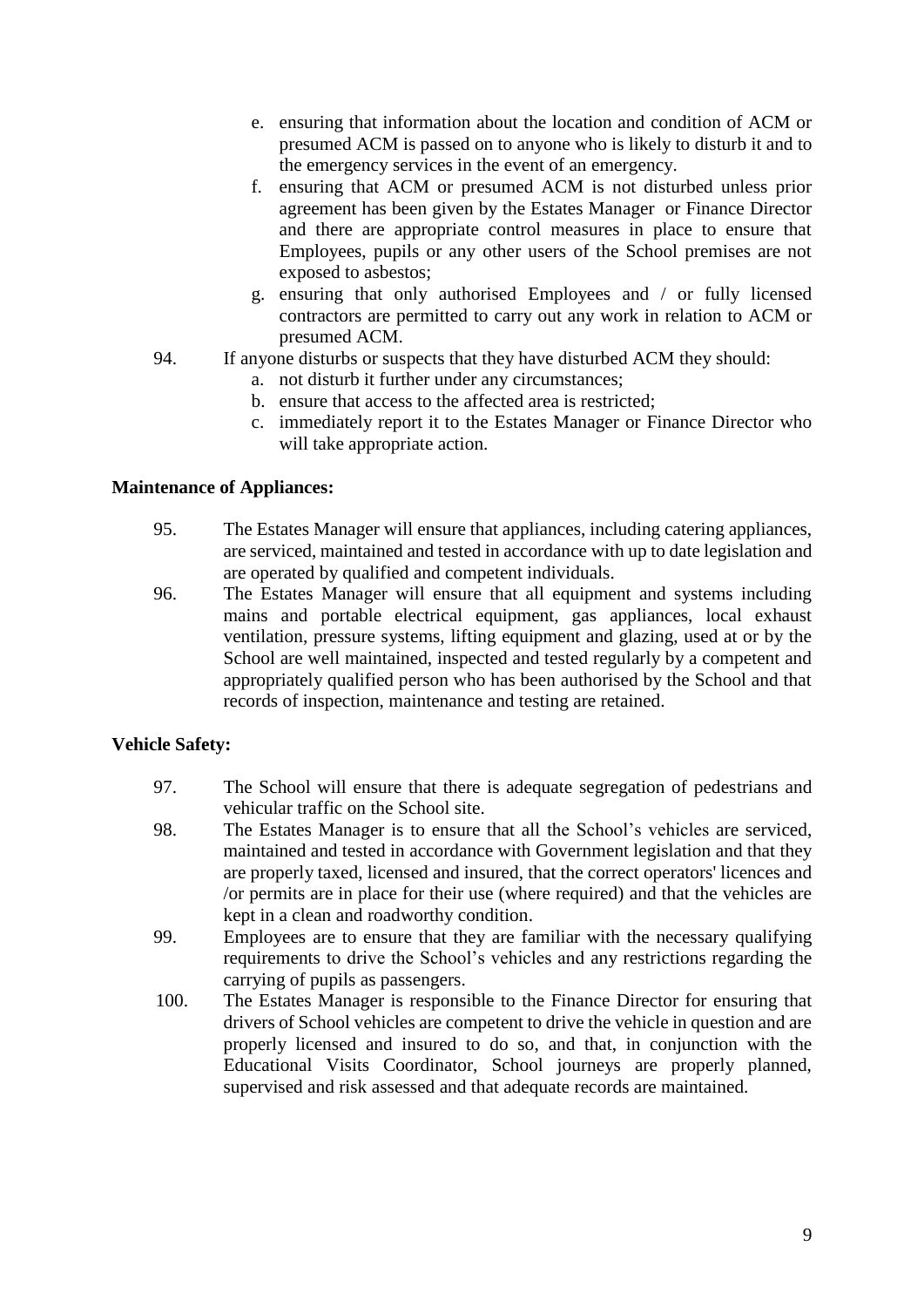# **Reporting:**

- 101. The School is legally obliged to report certain accidents, diseases, incidents, dangerous occurrences and / or near misses to the HSE under the Reporting of Injuries, Diseases and Dangerous Occurrences Regulations 2013 (RIDDOR). Reporting is most easily done by either calling the Incident Contact Centre on 0345 300 9923 (fatal and specified injuries only) or online at [www.hse.gov.uk/riddor/report](http://www.hse.gov.uk/riddor/report)
- 102. Any accident or incident involving a pupil, Employee or anyone else on the School premises is to be recorded by the duty Nurse in the Accident Book in the Surgery.
- 103. For any serious incident or near miss, an Incident/Near Miss form should be completed by a person competent to investigate the incident. The form includes a flowchart to determine whether the incident requires reporting under RIDDOR regulations.
- 104. If anyone at the School is known or suspected to be suffering from an infectious disease which is classified as a notifiable disease under the Public Health (Control of Disease) Act 1984 or the Health Protection (Notification) Regulations 2010, the School will ensure that their local health protection team (HPT) is notified and will act on any advice or guidance given by the HPT. More information can be found at: [www.gov.uk/government/organisations/public-health-england](http://www.gov.uk/government/organisations/public-health-england)
- 105. The Headmaster in conjunction with the Finance Director will also consider whether the School is required to report the accident or incident to any other regulatory body or organisation.

#### **Fire:**

- 106. The Finance Director is responsible to the Headmaster for all aspects of fire safety in the School.
- 107. The Finance Director is to ensure that all Employees, pupils and visitors on the School site are aware of the School's Fire Policy and Fire Evacuation and First Aid Fire Fighting Procedures.
- 108. The School's residential Houseparents are responsible for fire prevention and evacuation at night.
- 109. The School will comply with all Government legislation including the Regulatory Reform (Fire Safety) Order 2005 as it pertains to the prevention of fire.
- 110. The Finance Director will ensure that fire evacuation procedures are tested each term, both during the day and at night; a record of fire drills and staff training will be maintained.
- 111. The Housemaster is a member of the Health & Safety Committee.
- 112. The Finance Director is responsible for carrying out a Fire Risk assessment, which should be reviewed on an annual basis and address all methods of mitigating the risks of fire and ensuring that the School has sufficient systems in place to detect and fight any fire.
- 113. Smoking is not permitted within the School's grounds and premises and this is further reinforced by the legislation banning smoking in enclosed public environments with effect from the  $1<sup>st</sup>$  July 2007.